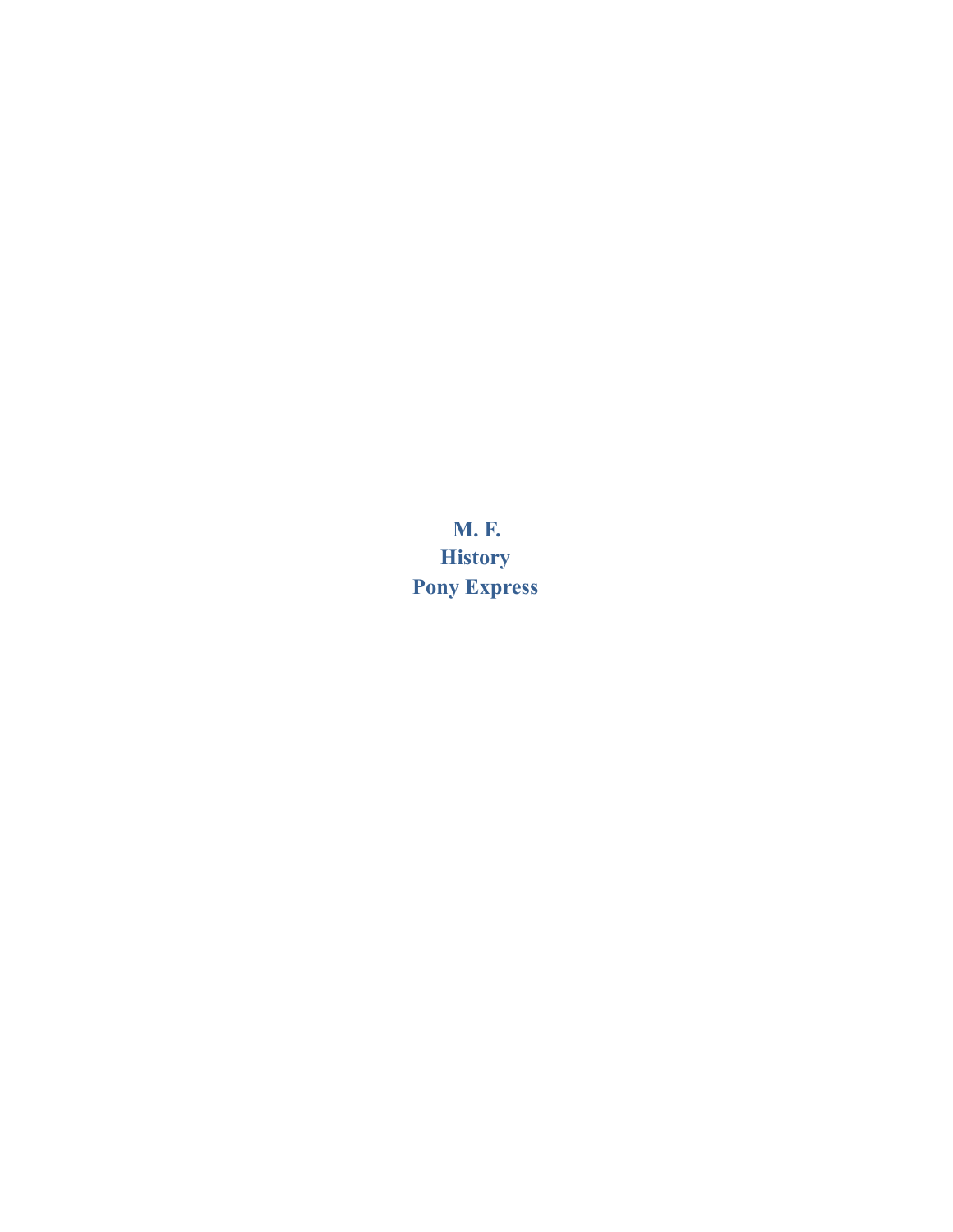Pony express is a mailing service that was founded by" William H. Russell, William B. Waddell, and Alexander Majors" (St. Joseph Missouri). During the Civil War they need faster communication with the west. The pony express was men riding horses carrying saddle bags with mail on a 2000-mile trail. Riders would leave frequently from St. Joseph, Missouri, Sacramento, and California. The trip to the westbound took 9 days and 23 hours; the eastbound took 11 days and 12 hours. The Pony Express would cover 250 miles in 24 hours. Every 10 to 15 miles the lone rid3er would be handing off his cargo to the next rider. There were ads for riders for the Pony Express, the ads called for "Young, skinny, wiry fellows, not over 18. Must be expert riders. Willing to risk death daily. Orphans preferred" (Pony Express Rider, 1861). The mail was carried in built in pouches in the riders specialized, light-weight saddle. There are four hazards you have to be wary of when riding one is the weather, the second is the terrain, the third is hostile Native Americans and forth and Final were bandits. When travelers were on te trail they would keep an eye out for a Pony Express rider, and they spotted one it would be a speck that would appear in the distance and grow rapidly larger. The travelers would cheer while the rider raced passed them giving them a wave of acknowledgement.

 The U.S. is not the first country to have a horseback mailing service relay and it goes back "at least as far as thirteenth-century China, where Marco Polo saw post stations twenty-five miles apart" (The Pony Express History). Marcus Whitman an Oregon missionary proposed in 1843 using "a relay of fresh horses to deliver mail from the Missouri to the Columbia in forty days" (The Pony Express History). It took James K. Polk the President in 1845 six months to have a message sent to California. The things that meant the most to the people that moved west in the 1840's and 1850's during the Gold Rush was there mail from home. In 1855 Congress had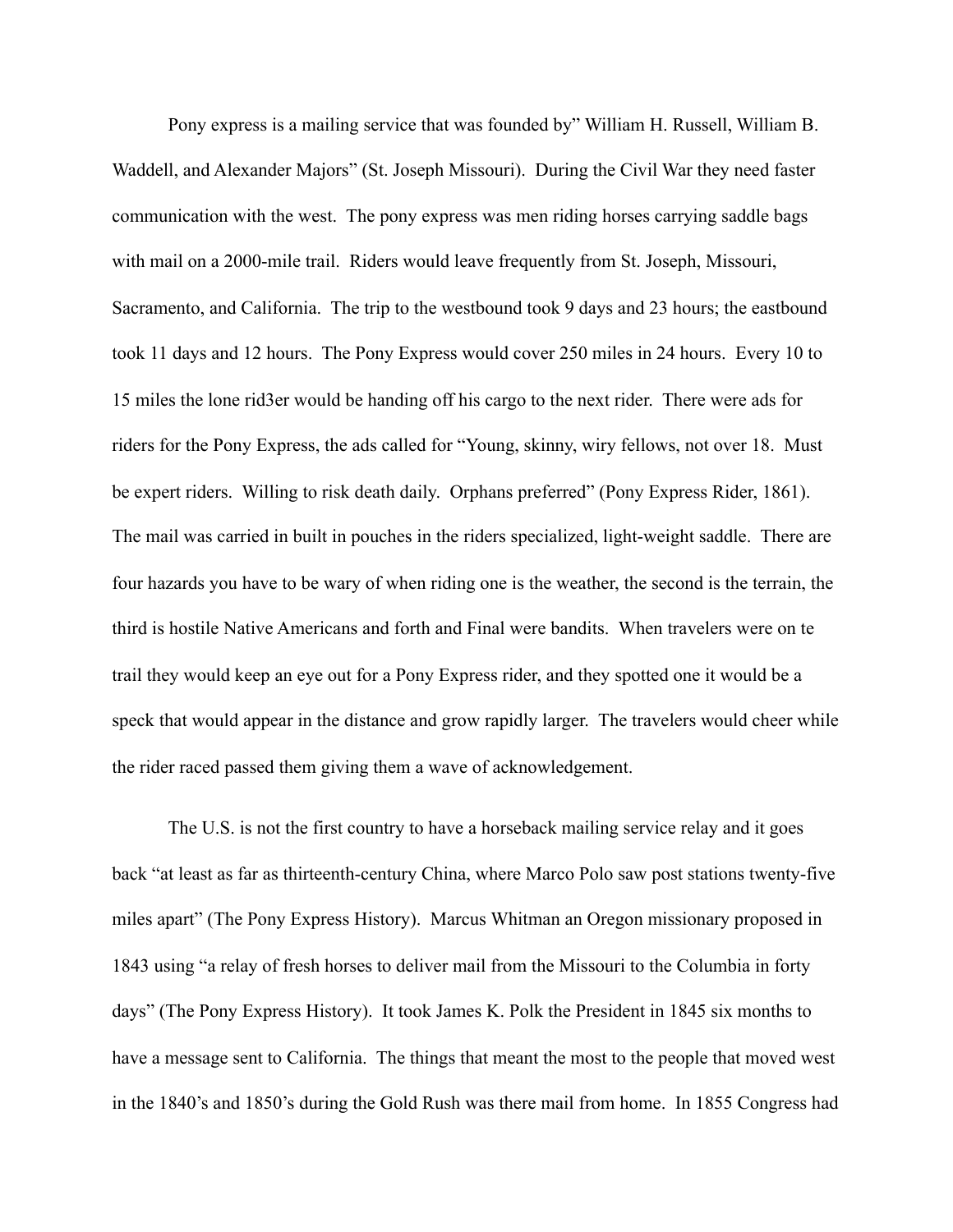a \$30,000 investigation for" using camels to carry the mail from Texas to California" (The Pony Express History). The camels were proved to be impractical, but John Butterfield's" overland Mail Company provided mail service contracts on routes that took three to four weeks to get to California via stagecoach" (The Pony Express History). The route that John Butterfield's Overland Mail Company's route left Fort Smith, Arkansas, and reached San Francisco vi El Paso, Texas and Yuma, and Arizona Territory.

 There are at least 10 movies on the Pony Express ten are, Frontier Pony Express it was made in 1939. Pony Express Days was made in 1940, Pony Post made in 1940, the Pinto Bandit, released in 1944, the Plainsman and The Lady made in 1946, Rider of the Pony Express was made in 1949, Stagecoach Driver was made in 1951, and pony express was made in 1953, and the Pony Express Rider was released in 1976. There are at least two television shows. Two of them are Range Rider released in 1951, and Ride the Wind released in 1966. There are at least seven Videos on the Pony Express. Seven of them are, Pony Express by Paramount in 1953, Pony Express Rider by Doty-Dayton in 1976, Ride the Wind by NBC-TV in 1966, Wind River, The Pony Express by Silent classic in 1925, The Pony Express Narrated by Red Steagall and Cody of the Pony Express made by Columbia Serial.

The Pony Express was in operation for only 18 months during April 1860 and October 1861. June 16, 1860" about ten weeks after the Pony Express began operations, Congress authorized the bill instructing the Secretary of the Treasury to subsidize the Building of a Transcontinental telegraph line to connect the Missouri River and the Pacific Coast". October 26, 1861, New York and San Francisco was in contact, and on the same day the Pony Express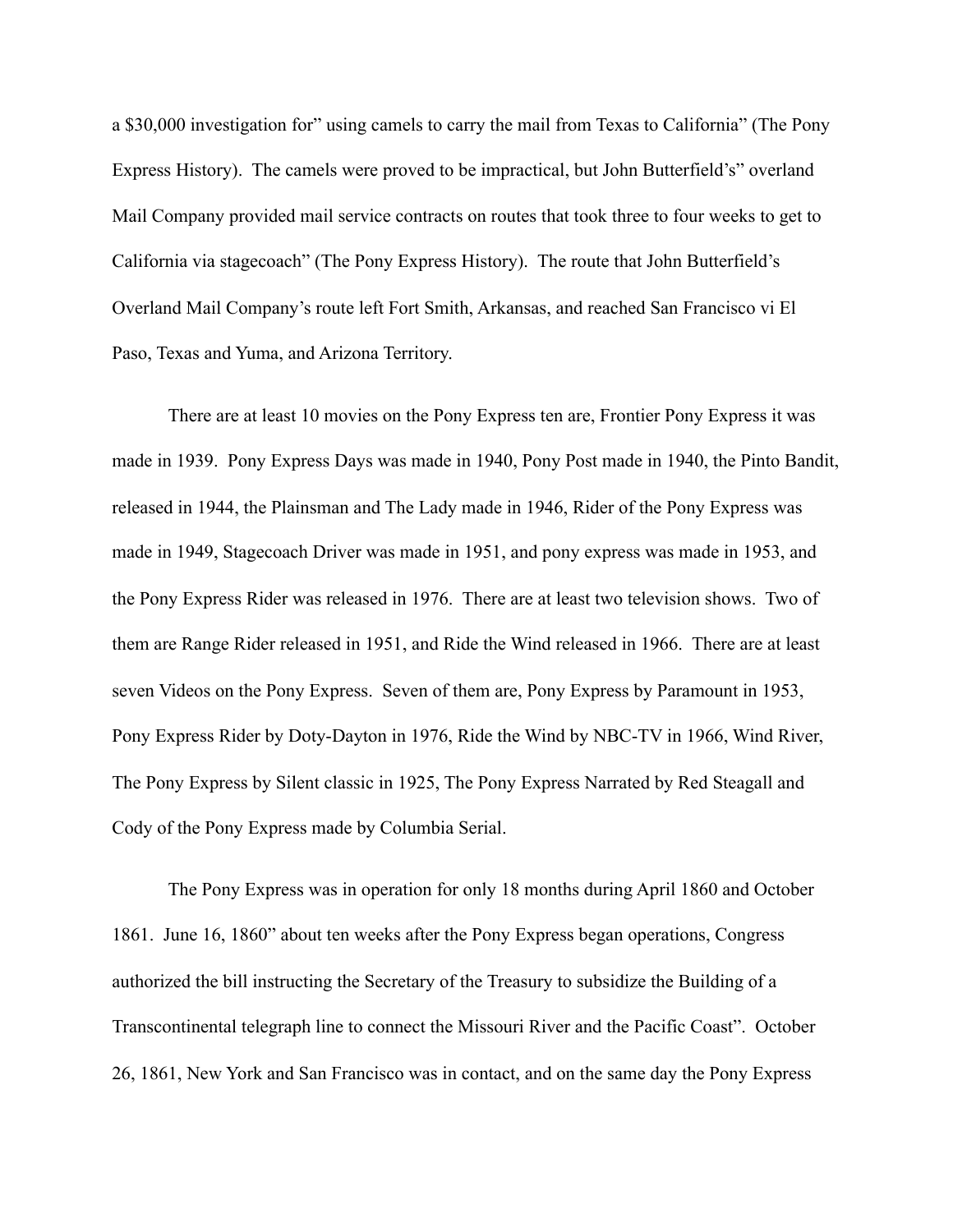was officially terminated, but until November the last letters had completed their journeys over the route. The Pony Express was an efficient mail service, but it failed at its profitable enterprise. Its unknown how much it cost Russell, but the operation during the time grossed \$90, 14, or "about the cost of purchasing horses for the service" (The Pony Express History). In the end the Pony Express lost \$200,000 when they finally closed. The Pony Express was a great way of delivering mail in the 1860's, but I think it could have been a lot better if they had more than one main route and if they had four routes going North, West, South and East so that they could deliver mail all over America. The Pony Express was a fast way to deliver mail the west coast before they connected the west coast with a telegraphing line. The Pony Express was an important job during their time and the riders were depended on to make the delivery as fast as they could to each check point and the stations where they would switch their horse for a fresher one so they can keep up the speed, so they can make it to the next rider in time. Each rider had a relay that they had to make so the next rider and take the mail to the next relay station until the mail gets to its destination. The Pony Express made every delivery to their destination except for one rider who died his name was Bill Tatate and he died in 1860at the age of 14, he was "chased by a band of Paiute Indians on horseback and was forced to retreat into the hill behind some ricks where he killed seven of his assailants in a shoot-out before being killed himself", they found his body covered with arouse but saw that the Paiutes honored their enemy because they did not scalped him.

The Pony Express in its time was the fastest way to deliver mail until the telegraph and I think if the Pony Express would've started four or five years early they would've been so much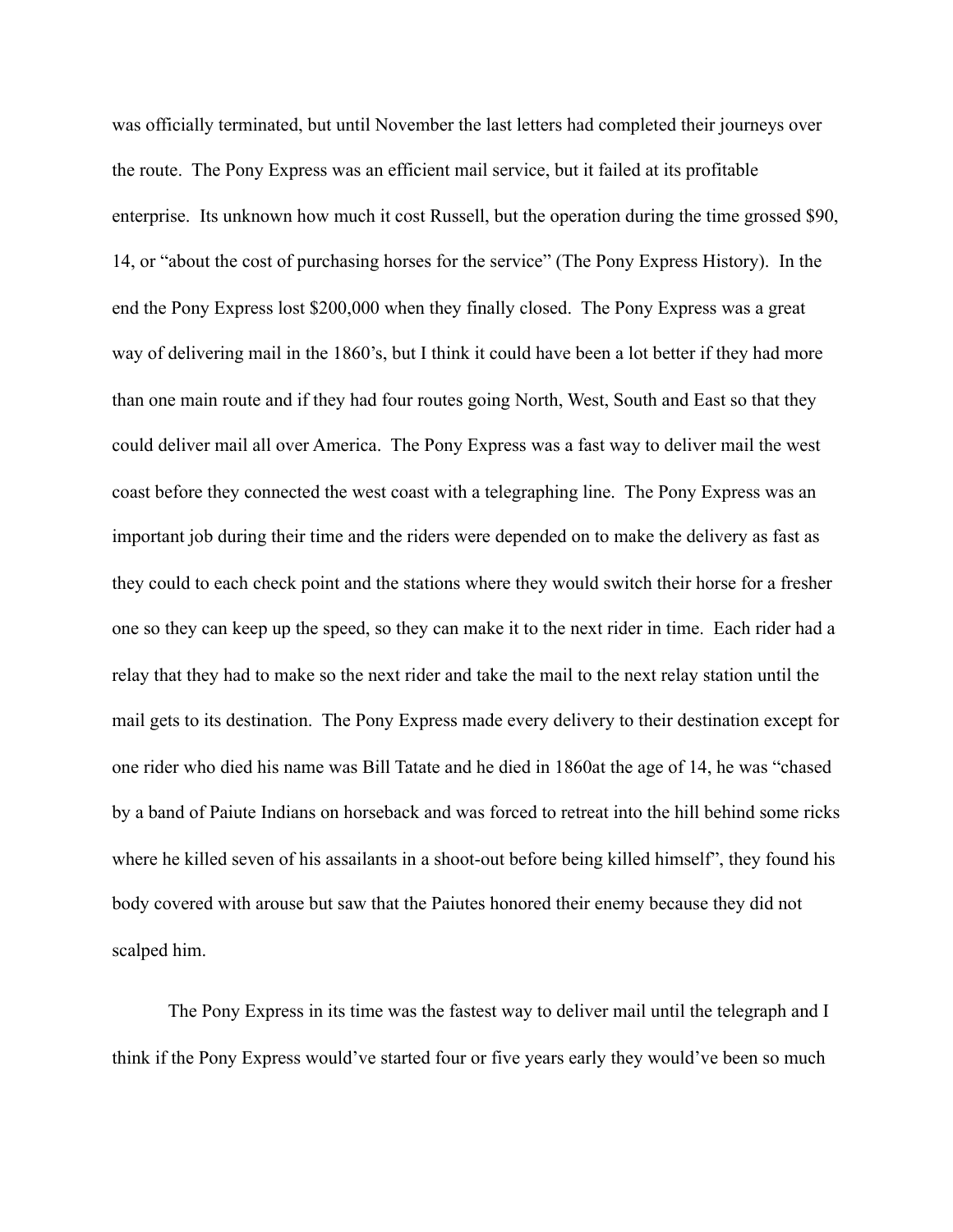more successful because they would have had more time to excel. Their fast routes would have been all over America or even could've been a lot faster.